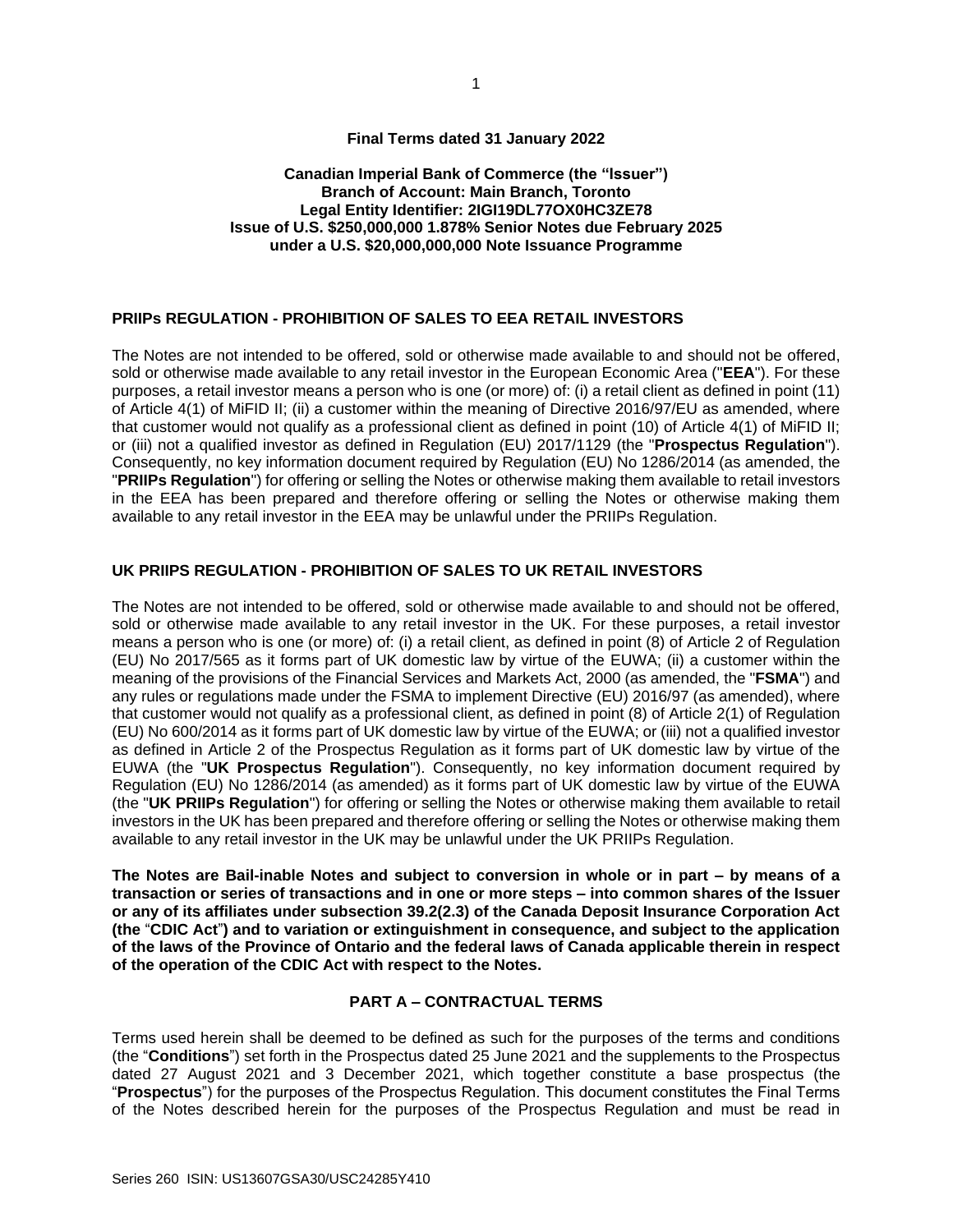conjunction with such Prospectus as so supplemented. Full information on the Issuer and the offer of the Notes is only available on the basis of the combination of these Final Terms and the Prospectus as so supplemented. The Prospectus and the supplements to the Prospectus are available for viewing during normal business hours at and copies may be obtained from the registered office of the Issuer at 199 Bay St., Toronto, Canada M5L 1A2, and at the office of the Fiscal Agent, Deutsche Bank AG, London Branch at Winchester House, 1 Great Winchester Street, London EC2N 2DB and may also be viewed on the website of the Luxembourg Stock Exchange at [www.bourse.lu](http://www.bourse.lu/) under the name of the Issuer.

| 1.  | (i)                                | Series Number:                           | 260                                                                                                                                                             |
|-----|------------------------------------|------------------------------------------|-----------------------------------------------------------------------------------------------------------------------------------------------------------------|
|     | (ii)                               | Tranche Number:                          | 1                                                                                                                                                               |
| 2.  |                                    | <b>Specified Currency or Currencies:</b> | United States Dollars ("U.S. \$")                                                                                                                               |
| 3.  | Aggregate Nominal Amount of Notes: |                                          |                                                                                                                                                                 |
|     | (i)                                | Series:                                  | U.S. \$250,000,000                                                                                                                                              |
|     | (ii)                               | Tranche:                                 | U.S. \$250,000,000                                                                                                                                              |
| 4.  |                                    | <b>Issue Price:</b>                      | 100.000 per cent. of the Aggregate Nominal<br>Amount                                                                                                            |
| 5.  | (i)                                | <b>Specified Denominations:</b>          | U.S. \$200,000 and integral multiples of U.S. \$1,000<br>in excess thereof                                                                                      |
|     | (ii)                               | <b>Calculation Amount:</b>               | U.S. \$1,000                                                                                                                                                    |
| 6.  | (i)                                | <b>Issue Date:</b>                       | 2 February 2022                                                                                                                                                 |
|     | (ii)                               | Interest Commencement Date:              | <b>Issue Date</b>                                                                                                                                               |
|     | (iii)                              | <b>CNY Issue Trade Date:</b>             | Not Applicable                                                                                                                                                  |
| 7.  |                                    | <b>Maturity Date:</b>                    | 3 February 2025                                                                                                                                                 |
| 8.  |                                    | <b>Interest Basis:</b>                   | 1.878 per cent. Fixed Rate                                                                                                                                      |
|     |                                    |                                          | (see paragraph 15 below)                                                                                                                                        |
| 9.  |                                    | Redemption/Payment Basis:                | Subject to any purchase and cancellation or early<br>redemption, the Notes will be redeemed on the<br>Maturity Date at 100 per cent. of their nominal<br>amount |
| 10. |                                    | Change of Interest Basis:                | Not Applicable                                                                                                                                                  |
| 11. | Put/Call Options:                  |                                          | Not Applicable                                                                                                                                                  |
| 12. | Status of the Notes:               |                                          | <b>Senior Notes</b>                                                                                                                                             |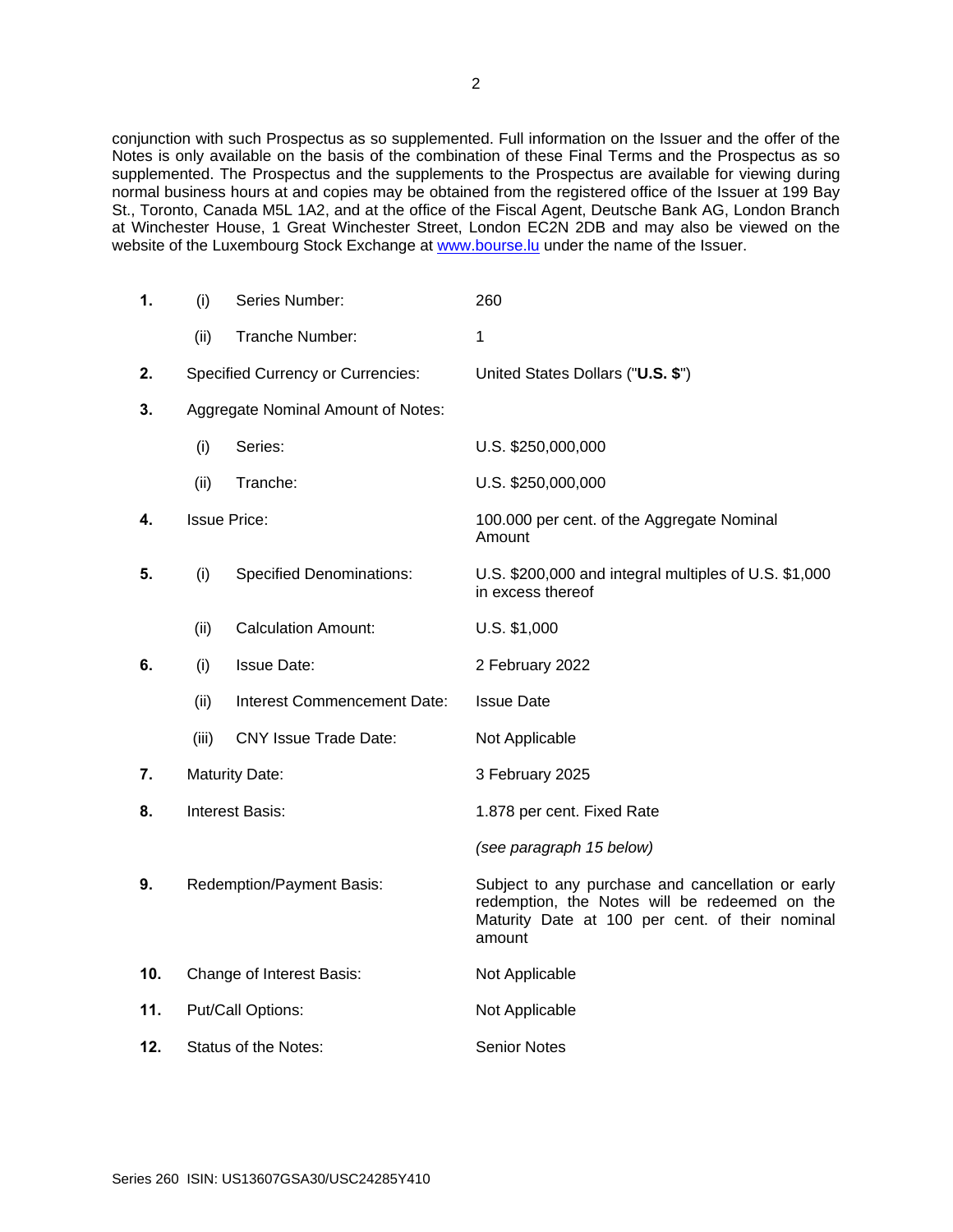| 13.                                              | Date Board approval for issuance of<br>Notes obtained: |                           | Not Applicable                                                                                                                                                                                                                            |
|--------------------------------------------------|--------------------------------------------------------|---------------------------|-------------------------------------------------------------------------------------------------------------------------------------------------------------------------------------------------------------------------------------------|
| 14.                                              | Bail-inable Notes:                                     |                           | Yes                                                                                                                                                                                                                                       |
| PROVISIONS RELATING TO INTEREST (IF ANY) PAYABLE |                                                        |                           |                                                                                                                                                                                                                                           |
| 15.                                              | <b>Fixed Rate Note Provisions:</b>                     |                           | Applicable                                                                                                                                                                                                                                |
|                                                  | (i)                                                    | Rate of Interest:         | 1.878 per cent. per annum payable semi-annually in<br>arrear on each Interest Payment Date                                                                                                                                                |
|                                                  | (ii)                                                   | Interest Payment Date(s): | 3 February and 3 August in each year, commencing<br>on 3 August 2022, up to and including the Maturity<br>Date, adjusted for payment purposes only in<br>accordance with the Business Day Convention set<br>out in paragraph (vii) below. |
|                                                  |                                                        |                           | There will be a long first coupon for the period from<br>(and including) the Issue Date to (but excluding) the<br>First Interest Payment Date.                                                                                            |

- (iii) Fixed Coupon Amount: U.S. \$9.39 per Calculation Amount
- (iv) Broken Amount: U.S. \$9.44 per Calculation Amount, payable on the First Interest Payment Date
- (v) Day Count Fraction: 30/360, unadjusted
- (vi) Determination Dates: Not Applicable
- (vii) Business Day Convention: Following Business Day Convention
- **16. Floating Rate Note Provisions:** Not Applicable
- **17. Zero Coupon Note Provisions:** Not Applicable

# **PROVISIONS RELATING TO REDEMPTION OR CONVERSION**

| 18. Call Option:                                                                    | Not Applicable                                                 |
|-------------------------------------------------------------------------------------|----------------------------------------------------------------|
| 19. Put Option:                                                                     | Not Applicable                                                 |
| 20. Bail-inable Notes - TLAC<br><b>Disqualification Event Call Option:</b>          | Not Applicable                                                 |
| 21. Early Redemption on Occurrence of<br><b>Special Event (Subordinated Notes):</b> | Not Applicable; the Notes are not Subordinated<br><b>Notes</b> |
| 22. Final Redemption Amount of each<br>Note:                                        | U.S. \$1,000 per Calculation Amount                            |
| 23. Early Redemption Amount:                                                        | U.S. \$1,000 per Calculation Amount                            |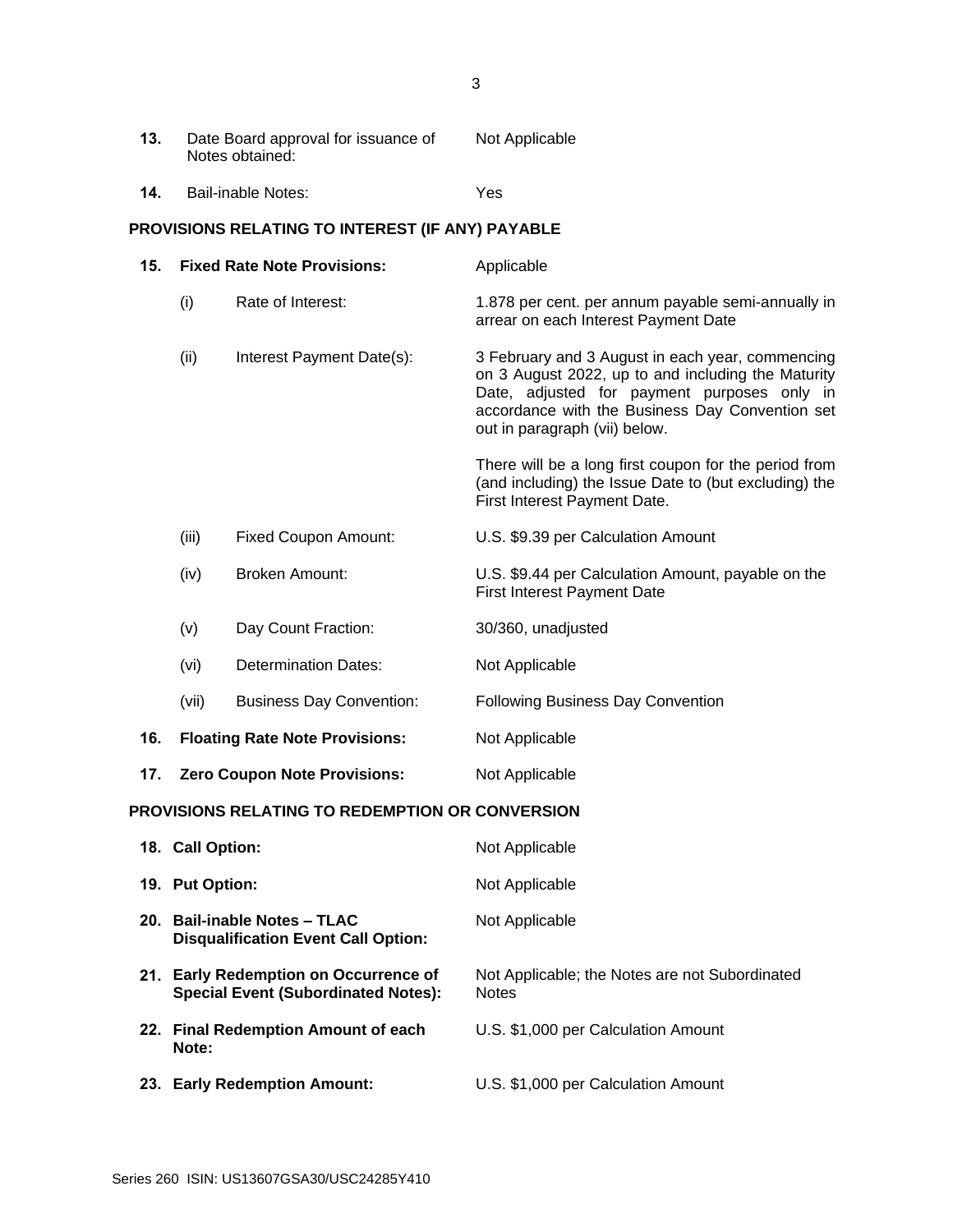| 24. Provisions relating to Automatic | Not Applicable: the Notes are not Subordinated |  |
|--------------------------------------|------------------------------------------------|--|
| <b>Conversion:</b>                   | <b>Notes</b>                                   |  |

# **GENERAL PROVISIONS APPLICABLE TO THE NOTES**

| <b>25.</b> Form of Notes:                                                         | <b>Registered Notes</b>                                                                                                                                                                                                                                                    |  |
|-----------------------------------------------------------------------------------|----------------------------------------------------------------------------------------------------------------------------------------------------------------------------------------------------------------------------------------------------------------------------|--|
|                                                                                   | Rule 144A Notes: Restricted Global Registered Note<br>registered in the name of a nominee of DTC                                                                                                                                                                           |  |
|                                                                                   | Reg S Notes: Unrestricted Global Registered Note<br>registered in the name of a nominee of DTC                                                                                                                                                                             |  |
| <b>26.</b> New Global Note:                                                       | No.                                                                                                                                                                                                                                                                        |  |
| 27. Financial Centre(s) or other special<br>provisions relating to payment dates: | New York, Toronto                                                                                                                                                                                                                                                          |  |
| 28. Talons for future Coupons to be attached<br>to Definitive Notes:              | No.                                                                                                                                                                                                                                                                        |  |
| <b>29.</b> Governing Law and Jurisdiction:                                        | Laws of the Province of Ontario and the federal laws<br>of Canada applicable therein. Each Holder or<br>beneficial owner of any Bail-inable Notes attorns to<br>the jurisdiction of the courts in the Province of<br>Ontario with respect to the operation of the CDIC Act |  |

#### **PROVISIONS RELATED TO RMB** Not Applicable **DENOMINATED NOTES:**

Signed on behalf of the Issuer:

AV

By: ............................................ By: ..............<br>Duly authorized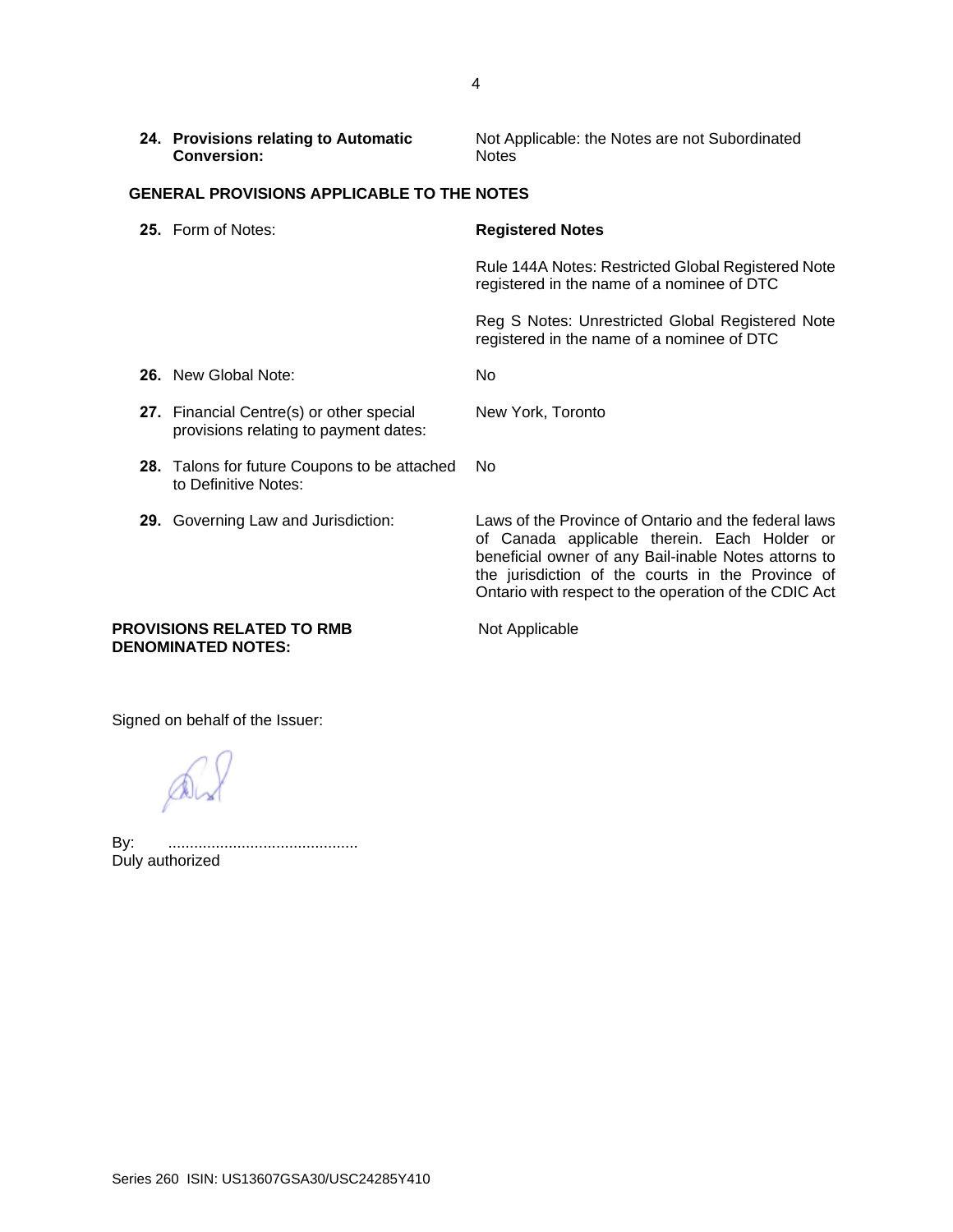# **PART B – OTHER INFORMATION**

#### **1. LISTING AND ADMISSION TO TRADING**

Not Applicable

## **2. RATINGS**

Ratings: The Notes to be issued are expected to be rated as follows:

Moody's: A2

Fitch: AA-

## **3. INTERESTS OF NATURAL AND LEGAL PERSONS INVOLVED IN THE ISSUE/OFFER**

Save for any fees payable to the Dealer, so far as the Issuer is aware, no person involved in the issue of the Notes has an interest material to the offer. The Dealer and its affiliates have engaged, and may in the future engage, in investment banking and/or commercial banking transactions with, and may perform other services for, the Issuer in the ordinary course.

# **4. USE OF PROCEEDS:**

| Use of Proceeds: | As set out in the Prospectus |
|------------------|------------------------------|
|------------------|------------------------------|

Estimated Net Proceeds: U.S. \$249,625,000

#### **5. YIELD**

Indication of yield: The yield for the Notes will be 1.878 per cent. per annum

## **6. OPERATIONAL INFORMATION**

| (i)   | <b>ISIN Code:</b>                                                                                              | Rule 144A: US13607GSA30                         |
|-------|----------------------------------------------------------------------------------------------------------------|-------------------------------------------------|
|       |                                                                                                                | Regulation S: USC24285Y410                      |
| (ii)  | Common Code:                                                                                                   | Not Applicable                                  |
| (iii) | CFI:                                                                                                           | Not Applicable                                  |
| (iv)  | FISN:                                                                                                          | Not Applicable                                  |
| (v)   | Any clearing system(s) other<br>than Euroclear Bank SA/NV                                                      | Cusip Number:                                   |
|       | and Clearstream Banking S.A./<br>The Depository Trust Company<br>and the relevant identification<br>number(s): | Rule 144A: 13607GSA3<br>Regulation S: C24285Y41 |